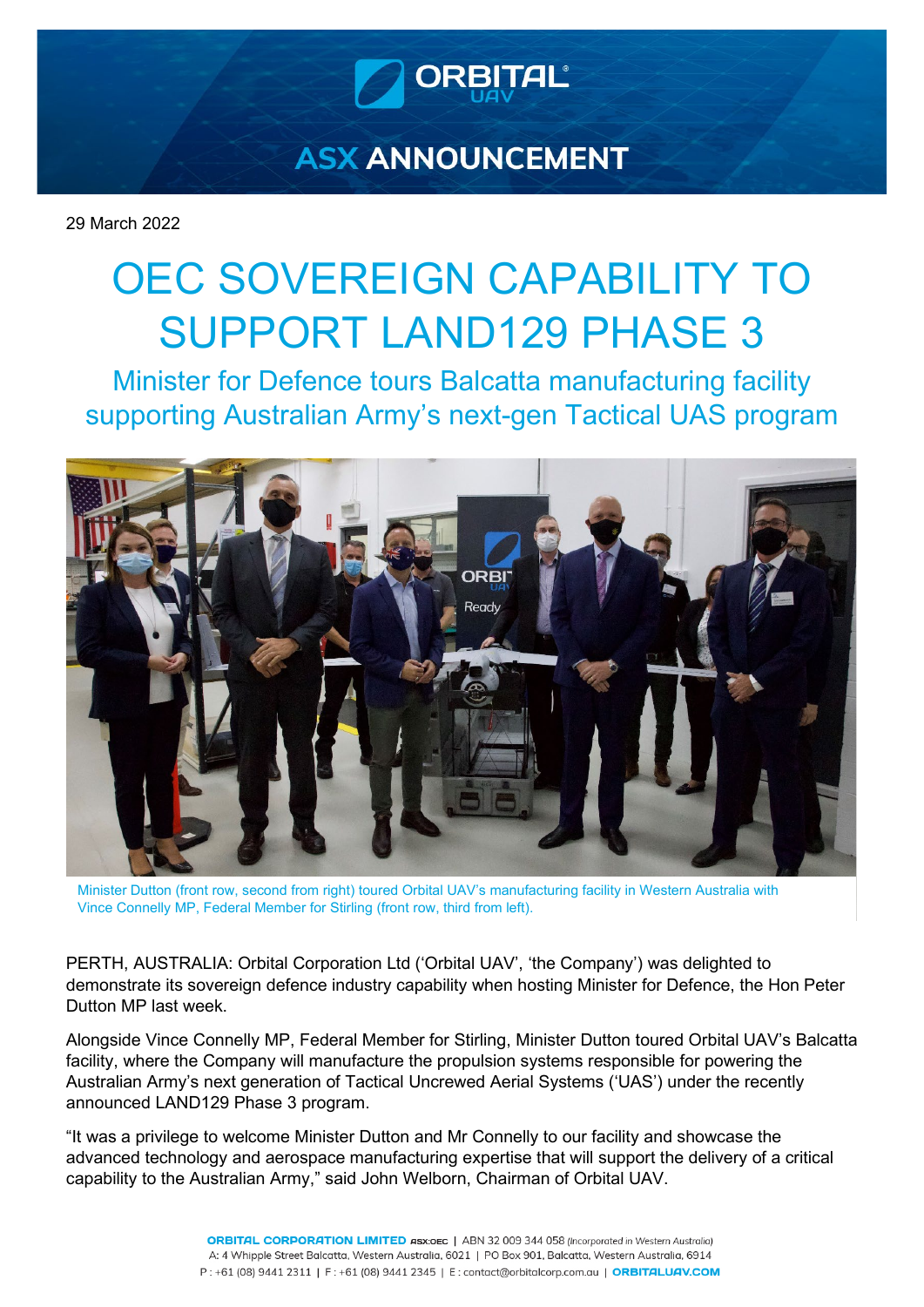

"Orbital UAV has built an international export business and global reputation within the Tactical UAS market from here in Balcatta. I was delighted to be able to introduce the Minister for Defence to a team providing unique defence industry capability that will now be supporting the Australian Defence Force and building Australia's sovereign defence capability," said Vince Connelly MP.

## LAND129 Phase 3

Orbital UAV customer Insitu Pacific Pty Ltd was announced by Minister Dutton as the preferred supplier for LAND129 Phase 3 on 11 March 2022. [The contract includes delivery and initial support of](https://insitupacific.com.au/blog/insitu-pacific-leads-australian-team-to-deliver-armys-next-gen-tactical-uncrewed-aerial-system/) the [Integrator UAS as well as associated Ground Systems and Prime Systems Integrator services.](https://insitupacific.com.au/blog/insitu-pacific-leads-australian-team-to-deliver-armys-next-gen-tactical-uncrewed-aerial-system/) 

Orbital UAV is part of a team of over 20 Australian suppliers supporting the delivery of 24 Integrator UAS. As Insitu Pacific's primary engine supplier, Orbital UAV will manufacture and supply all propulsion systems associated with the Integrator platforms currently under the contract. Delivery of the Integrator UAS is expected through 2023 and 2024.

[In a media release announcing the contract,](https://www.minister.defence.gov.au/minister/peter-dutton/media-releases/australian-army-invests-650-million-uncrewed-aerial-systems) Minister Dutton said: "This project will enhance the Australian Army's capabilities by harnessing the innovation and cutting-edge technologies being developed right here in Australia. Insitu Pacific will manufacture the new platform at their facility in Brisbane and integrate components provided by suppliers from around Queensland and across Australia."

## Showcasing sovereign capability

Orbital UAV has continued to grow its position in the Tactical UAS sector over the past 24 months, increasing its global customer base and identifying opportunities to expand the Company's product and services offering to the broader uncrewed aerospace market.

Continuing to promote its sovereign defence industry capability, Orbital UAV is featured in the [2022](https://www.defence.gov.au/sites/default/files/2022-03/Australian-Defence-Sales-Catalogue-2022_0.pdf)  [Australian Defence Sales Catalogue.](https://www.defence.gov.au/sites/default/files/2022-03/Australian-Defence-Sales-Catalogue-2022_0.pdf) Published by the Australian Defence Export Office, the Catalogue is used as a key export marketing tool for facilitating foreign government interest in the Australian defence industry and highlights the strength and breadth of the sector. All exports of controlled goods and technology are subject to an independent and rigorous assessment process in accordance with Australia's Defence Export Control legislation.

The Orbital UAV team will also proudly represent Team Defence Australia at the Sea-Air-Space Exposition in Maryland, USA next month (4-6 April, 2022).

Sea-Air-Space is the largest maritime expo in the US, bringing together defence industry and key military decision makers.

"Sea-Air-Space is incredibly relevant to our current target customer market and provides a great opportunity to demonstrate our industry leading technology on the global stage with the backing of Team Defence Australia. Our heavy fuel engine technology and capability is critical for uncrewed aerial vehicles within the maritime domain and we look forward to demonstrating this at the show," said Todd Alder, CEO & Managing Director of Orbital UAV.

-ENDS-